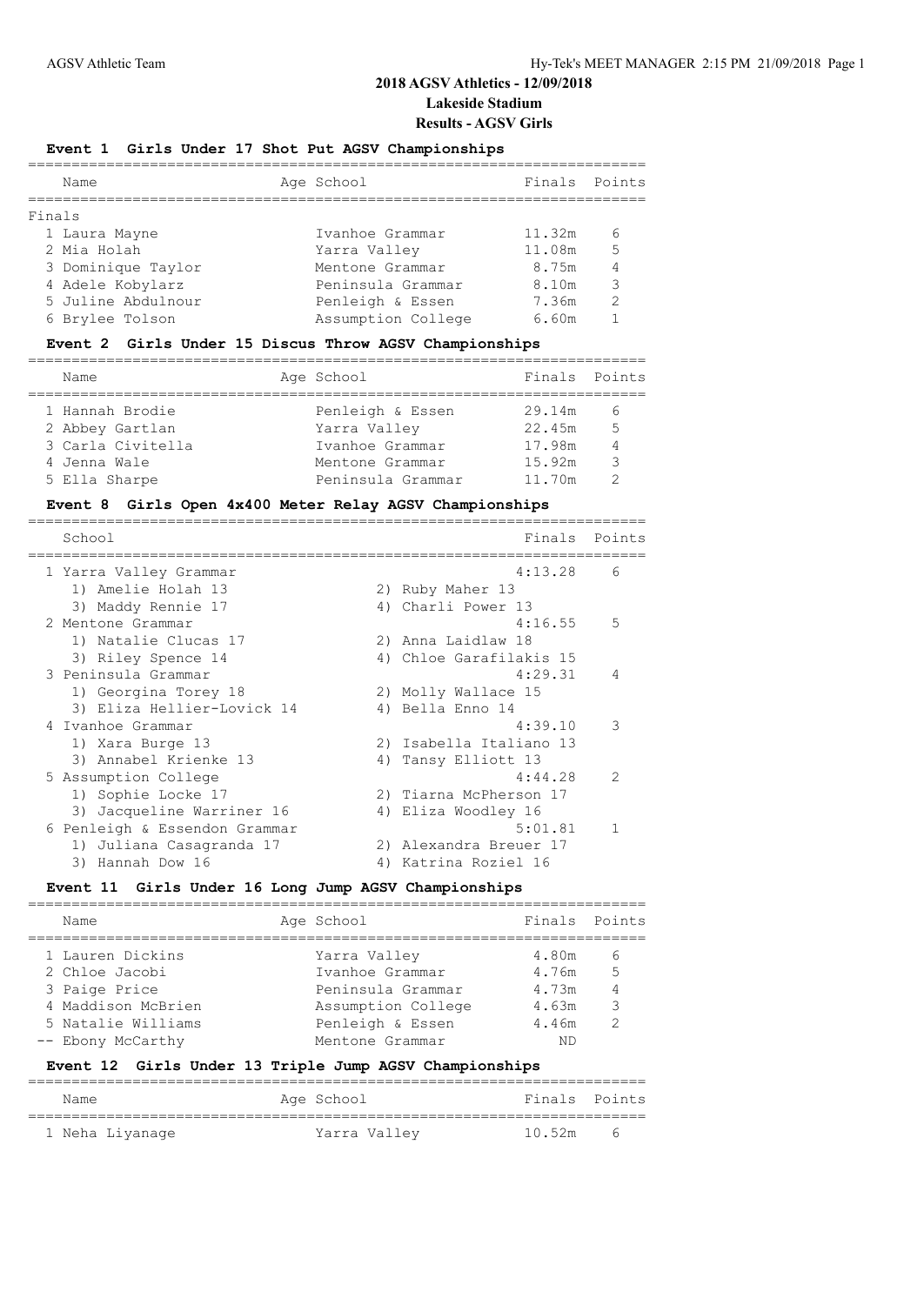| Event 12 Girls Under 13 Triple Jump AGSV Championships |                    |       |     |
|--------------------------------------------------------|--------------------|-------|-----|
| 2 Amy Gaylor                                           | Penleigh & Essen   | 9.37m | 5   |
| 3 Simona Bove                                          | Ivanhoe Grammar    | 9.22m | 4   |
| 4 Skye Scoffern                                        | Peninsula Grammar  | 8.32m | 3   |
| 5 Maya Jacobs                                          | Mentone Grammar    | 8.20m | 2   |
| 6 Emma Furfaro                                         | Assumption College | 7.97m | -1. |
|                                                        |                    |       |     |

#### **Event 13 Girls Under 13 80 Meter Hurdles (76 cm) AGSV Championships**

| Name             | Age School         | Finals Points |                |
|------------------|--------------------|---------------|----------------|
| 1 Alahna Edgley  | Ivanhoe Grammar    | 14.35         | -6             |
| 2 Emma Furfaro   | Assumption College | 15.83         | 5              |
| 3 Maya Jacobs    | Mentone Grammar    | 15.90         | $\overline{4}$ |
| 4 Skye Scoffern  | Peninsula Grammar  | 16.31         | $\mathcal{R}$  |
| 5 Ashleigh Yarak | Penleigh & Essen   | 17.54         | $\mathcal{P}$  |
| 6 Reyna Wang     | Yarra Valley       | 18.20         |                |
|                  |                    |               |                |

#### **Event 15 Girls Under 14 80 Meter Hurdles (76 cm) AGSV Championships**

| Name                  | Age School         | Finals Points |               |
|-----------------------|--------------------|---------------|---------------|
|                       |                    |               |               |
| 1 Shehana Wijesundara | Penleigh & Essen   | 13.26         | 6             |
| 2 Summer Leonard      | Mentone Grammar    | 14.03         | 5             |
| 3 Monique Koutoufides | Ivanhoe Grammar    | 14.04         | 4             |
| 4 Amelie Holah        | Yarra Valley       | 14.21         | ্ব            |
| 5 Poppy Nason         | Peninsula Grammar  | 15.67         | $\mathcal{P}$ |
| 6 Erin Hanlon         | Assumption College | 20.41         |               |

#### **Event 17 Girls Under 15 90 Meter Hurdles (76 cm) AGSV Championships**

| Name                                                                                          | Age School                                                                                        | Finals Points                             |                               |
|-----------------------------------------------------------------------------------------------|---------------------------------------------------------------------------------------------------|-------------------------------------------|-------------------------------|
| 1 Olivia Hargreaves<br>2 Miranda Darby<br>3 Georgie Tweedie<br>4 Ina Baggio<br>5 Millie Cooke | Mentone Grammar<br>Ivanhoe Grammar<br>Peninsula Grammar<br>Assumption College<br>Penleigh & Essen | 15.48<br>15.62<br>17.71<br>18.59<br>19.00 | 6<br>.5<br>3<br>$\mathcal{P}$ |
| 6 Stacey Chan                                                                                 | Yarra Valley                                                                                      | 20.12                                     |                               |
|                                                                                               |                                                                                                   |                                           |                               |

#### **Event 18 Girls Under 16 90 Meter Hurdles (76 cm) AGSV Championships**

| Name             | Age School         | Finals Points |                |
|------------------|--------------------|---------------|----------------|
| 1 Tahli Johns    | Ivanhoe Grammar    | 14.76         | - 6            |
| 2 Bronte West    | Penleigh & Essen   | 15.34         | - 5            |
| 3 Sarah Pontifex | Mentone Grammar    | 15.52         | $\overline{4}$ |
| 4 Tessa Mitchell | Yarra Valley       | 17.66         | -3             |
| 5 Remi Stock     | Peninsula Grammar  | 18.23         | $\mathcal{P}$  |
| 6 Chloe Locke    | Assumption College | 19.77         |                |
|                  |                    |               |                |

#### **Event 19 Girls Under 17 100 Meter Hurdles (76 cm) AGSV Championships**

| Name                                                                                      | Age School                                                                                  | Finals Points                             |                   |
|-------------------------------------------------------------------------------------------|---------------------------------------------------------------------------------------------|-------------------------------------------|-------------------|
| 1 Alessia Wynne<br>2 Mia Holah<br>3 Lauren Malby-Luke<br>4 Tessa Gibney<br>5 Emma Metcalf | Ivanhoe Grammar<br>Yarra Valley<br>Mentone Grammar<br>Penleigh & Essen<br>Peninsula Grammar | 15.19<br>17.41<br>18.08<br>19.43<br>19.48 | b<br>.5<br>4<br>հ |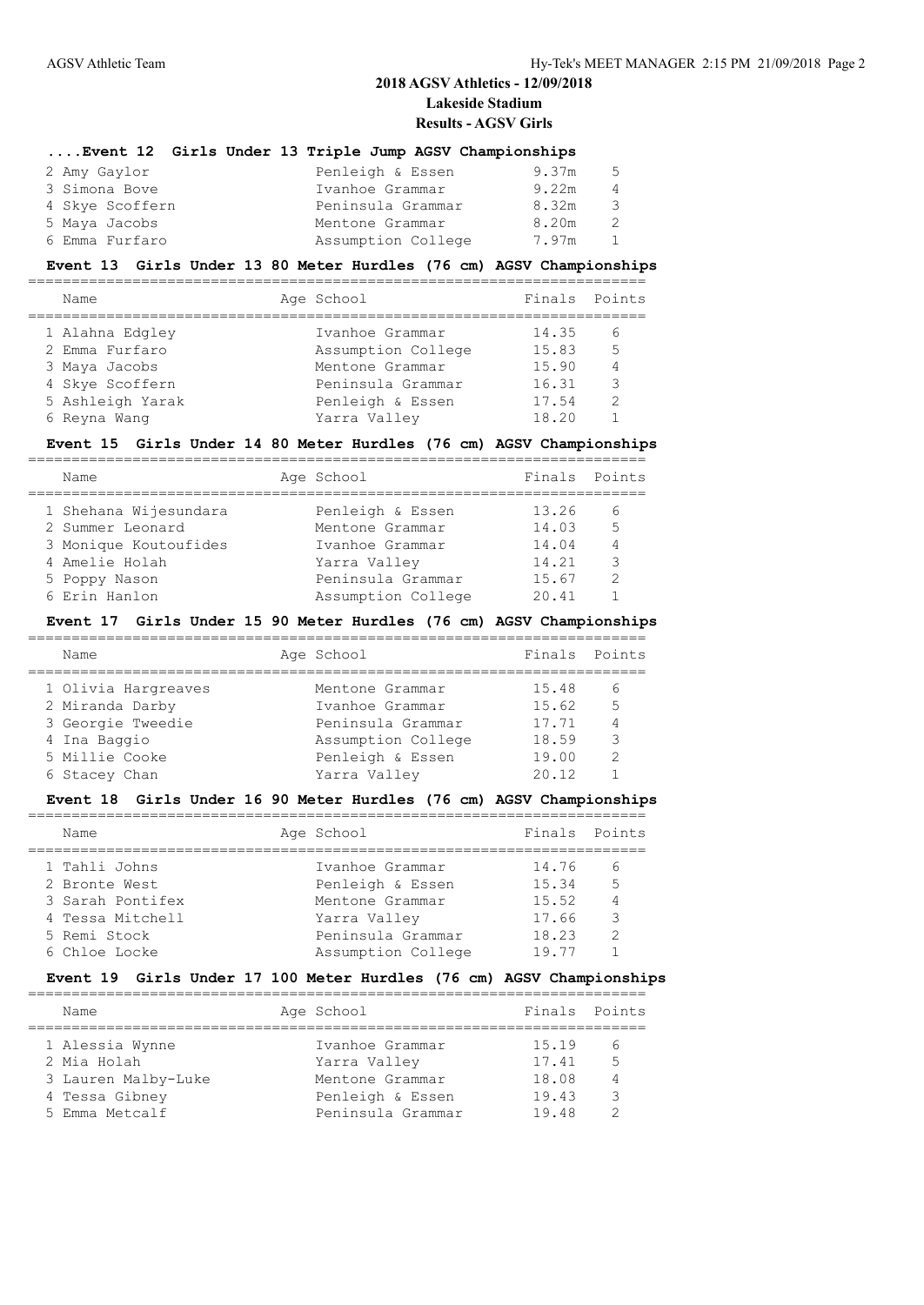# **2018 AGSV Athletics - 12/09/2018 Lakeside Stadium**

#### **Results - AGSV Girls**

#### **....Event 19 Girls Under 17 100 Meter Hurdles (76 cm) AGSV Championships**

6 Georgia Sieben Assumption College 21.80 1

### **Event 20 Girls Open 100 Meter Hurdles (76 cm) AGSV Championships**

| Name               | Age School         | Finals | Points         |
|--------------------|--------------------|--------|----------------|
| 1 Isabelle Toronis | Ivanhoe Grammar    | 16.72  | -6             |
| 2 Lucy MacArthur   | Penleigh & Essen   | 18.65  | 5              |
| 3 Lauren Fagan     | Mentone Grammar    | 19.32  | $\overline{4}$ |
| 4 Madi Phuah       | Yarra Valley       | 19.96  | $\mathcal{R}$  |
| 5 Tiarna McPherson | Assumption College | 21.48  | $\mathcal{P}$  |
| 6 Charlee Cook     | Peninsula Grammar  | 23 11  |                |

### **Event 23 Girls Under 13 Shot Put AGSV Championships**

| Age School<br>Name                                 | Finals Points  |
|----------------------------------------------------|----------------|
| 1 Lexie Allan<br>7.62m<br>Mentone Grammar          | 6              |
| 2 Sophie Watson<br>Peninsula Grammar<br>7.32m      | .5             |
| 3 Elizabeth Farrell<br>Assumption College<br>6.93m | $\overline{4}$ |
| Penleigh & Essen<br>6.91m<br>4 Amy Hawking         | 3              |
| 5 Maddy Tsatas<br>6.09m<br>Ivanhoe Grammar         | $\mathcal{P}$  |
| 6 Belle Askew<br>5.87m<br>Yarra Valley             |                |

#### **Event 24 Girls Under 14 Discus Throw AGSV Championships**

| Name               | Age School         | Finals Points |                |
|--------------------|--------------------|---------------|----------------|
| 1 Matilda Negri    | Peninsula Grammar  | 23.26m        | 6              |
| 2 Aarzu Mavi       | Penleigh & Essen   | 21.87m        | 5              |
| 3 Mia Giannopoulos | Ivanhoe Grammar    | 19.30m        | $\overline{4}$ |
| 4 Ebony Ireland    | Yarra Valley       | 18.38m        | 3              |
| 5 Summer Leonard   | Mentone Grammar    | 17.14m        | $\mathcal{P}$  |
| 6 Tara Roberts     | Assumption College | 16.46m        |                |
|                    |                    |               |                |

### **Event 33 Girls Under 13 800 Meter Run AGSV Championships**

| Name                     | Age School         | Finals  | Points        |
|--------------------------|--------------------|---------|---------------|
| 1 Nelly Tragardh         | Ivanhoe Grammar    | 2:40.78 | 6             |
| 2 Alara Baqdadi          | Penleigh & Essen   | 2:44.54 | 5             |
| 3 Starly Pote            | Yarra Valley       | 2:52.58 |               |
| 4 Eliza Schmidt          | Mentone Grammar    | 2:53.52 | 3             |
| 5 Jessica Blennerhassett | Peninsula Grammar  | 2:57.40 | $\mathcal{P}$ |
| 6 Milani Jorgensen       | Assumption College | 3:15.10 |               |
|                          |                    |         |               |

#### **Event 35 Girls Under 13 Long Jump AGSV Championships**

| Age School<br>Name                                                                                                                                                                                                                 |                                                    | Finals Points                 |
|------------------------------------------------------------------------------------------------------------------------------------------------------------------------------------------------------------------------------------|----------------------------------------------------|-------------------------------|
| 1 Neha Liyanage<br>Yarra Valley<br>2 Charlotte Brodie<br>Penleigh & Essen<br>Ivanhoe Grammar<br>3 Dakota Blade<br>4 Madi Carr<br>Mentone Grammar<br>5 Sophie Reynolds<br>Assumption College<br>6 Charli Lloyd<br>Peninsula Grammar | 4.80m<br>4.32m<br>4.24m<br>4.13m<br>3.88m<br>3.81m | 6<br>.5<br>3<br>$\mathcal{P}$ |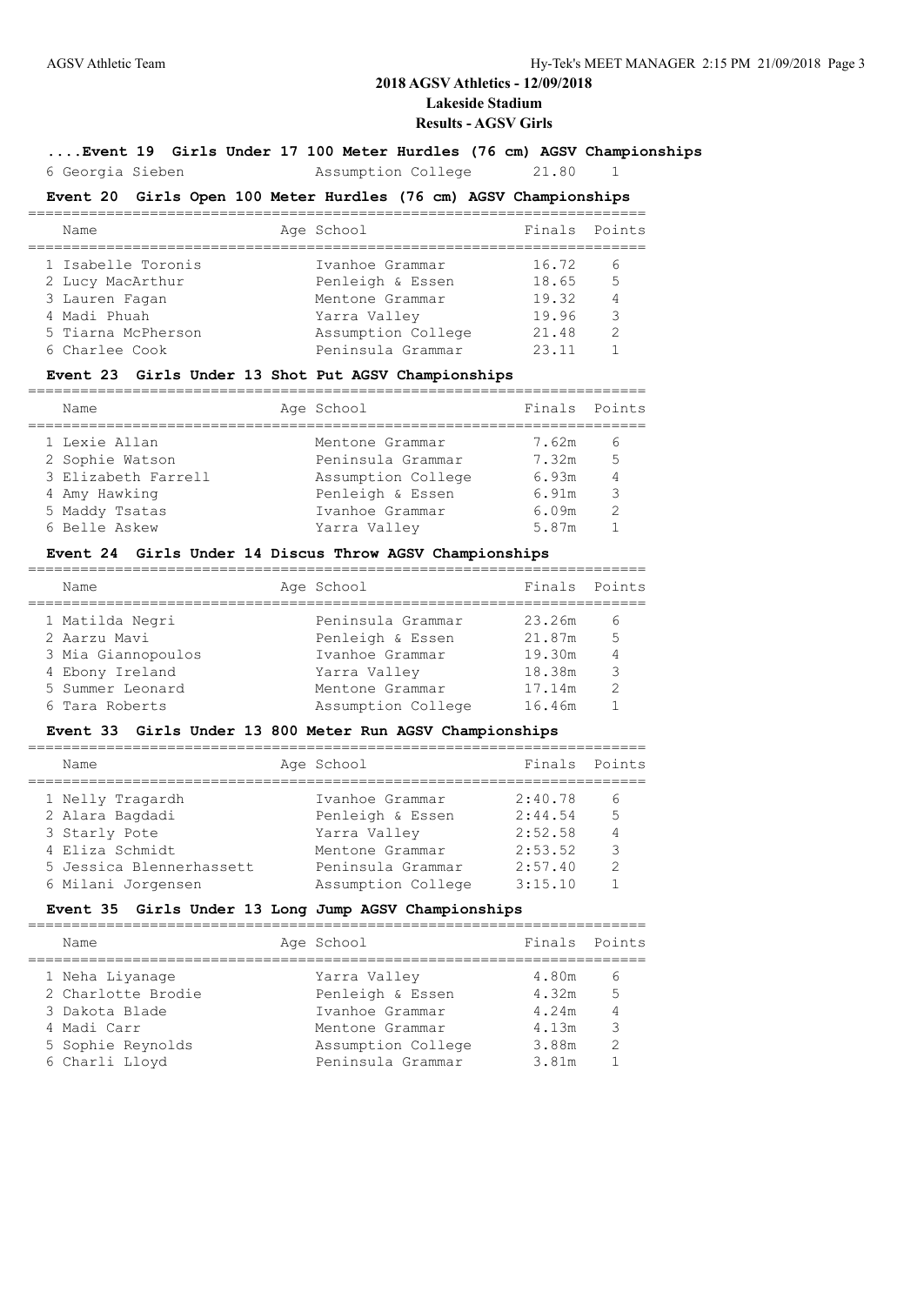### **Event 36 Girls Open Triple Jump AGSV Championships**

| Name                | Age School         | Finals Points |   |
|---------------------|--------------------|---------------|---|
| 1 Tessa Gibney      | Penleigh & Essen   | 9.48m         | h |
| 2 Ella Ogier        | Yarra Valley       | 9.32m         | 5 |
| 3 Isabelle Toronis  | Ivanhoe Grammar    | 9.18m         |   |
| 4 Lauren Malby-Luke | Mentone Grammar    | 8.85m         | ২ |
| 5 Georgina Torey    | Peninsula Grammar  | 8.67m         | っ |
| 6 Eliza Woodley     | Assumption College | 8.49m         |   |
|                     |                    |               |   |

#### **Event 37 Girls Under 14 800 Meter Run AGSV Championships**

| Age School<br>Name                         | Finals Points |                |
|--------------------------------------------|---------------|----------------|
| 1 Claudia Hollingsworth<br>Mentone Grammar | 2:22.50       | 6              |
| 2 Ruby Maher<br>Yarra Valley               | 2:23.86       | 5              |
| 3 Ashley Tonelli<br>Penleigh & Essen       | 2:41.99       | $\overline{4}$ |
| 4 Amelie Gilchrist<br>Ivanhoe Grammar      | 2:43.89       | 3              |
| 5 Sophie Douglas<br>Peninsula Grammar      | 3:01.86       | っ              |
| 6 Erin Hanlon<br>Assumption College        | 3:31.84       |                |

#### **Event 39 Girls Under 15 800 Meter Run AGSV Championships**

| Name                 | Age School         | Finals  | Points        |
|----------------------|--------------------|---------|---------------|
| 1 Cassie Newman      | Mentone Grammar    | 2:34.60 | 6             |
| 2 Miranda Darby      | Ivanhoe Grammar    | 2:38.01 | 5             |
| 3 Victoria Alcantara | Penleigh & Essen   | 2:44.86 | 4             |
| 4 Maison Degg        | Peninsula Grammar  | 2:46.42 | $\mathcal{R}$ |
| 5 Kayla Murphy       | Yarra Valley       | 2:51.73 | $\mathcal{P}$ |
| 6 Charlotte Gorman   | Assumption College | 3:08.73 |               |
|                      |                    |         |               |

#### **Event 41 Girls Under 16 800 Meter Run AGSV Championships**

| Name                | Age School         | Finals  | Points         |
|---------------------|--------------------|---------|----------------|
| 1 Ruby Shannon      | Ivanhoe Grammar    | 2:28.99 | 6              |
| 2 Tara van Straaten | Mentone Grammar    | 2:40.36 | 5              |
| 3 Molly Wallace     | Peninsula Grammar  | 2:42.59 | $\overline{4}$ |
| 4 Kate Sarris       | Penleigh & Essen   | 2:43.37 | 3              |
| 5 Milla Hopkins     | Yarra Valley       | 2:53.14 | $\mathcal{D}$  |
| 6 Zoe Atherden      | Assumption College | 3:29.44 |                |
|                     |                    |         |                |

### **Event 43 Girls Under 17 800 Meter Run AGSV Championships**

| Name                | Age School         | Finals  | Points        |
|---------------------|--------------------|---------|---------------|
| 1 Freya Henriksen   | Ivanhoe Grammar    | 2:27.92 | 6             |
| 2 Hannah Schmidt    | Mentone Grammar    | 2:28.17 | 5             |
| 3 Bella Enno        | Peninsula Grammar  | 2:31.58 | 4             |
| 4 Jessica Johnston  | Yarra Valley       | 2:37.15 | 3             |
| 5 Alexandra Roberts | Assumption College | 2:40.09 | $\mathcal{D}$ |
| 6 Kiara Zahra       | Penleigh & Essen   | 3:07.67 |               |
|                     |                    |         |               |

#### **Event 45 Girls Open High Jump AGSV Championships**

| Name               | Age School       | Finals Points |                          |
|--------------------|------------------|---------------|--------------------------|
| 1 Isabelle Toronis | Ivanhoe Grammar  | 1.55m         | $\sim$                   |
| 2 Bronte West      | Penleigh & Essen | 1.49m         | $\overline{\phantom{a}}$ |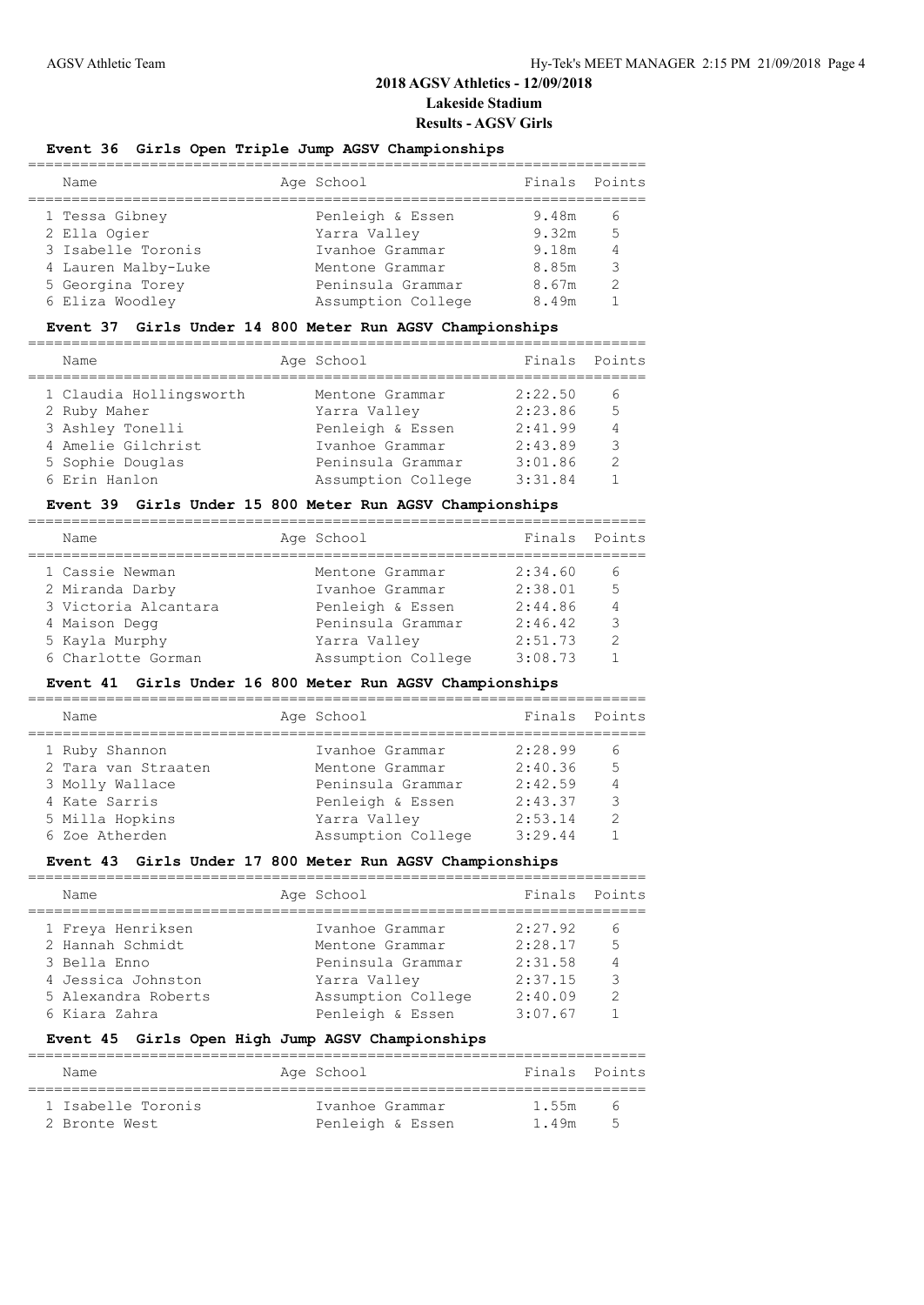#### **....Event 45 Girls Open High Jump AGSV Championships**

| 3 Belle Leonard   | Mentone Grammar    | 1.45m | 4            |
|-------------------|--------------------|-------|--------------|
| 4 Ella Ogier      | Yarra Valley       | 1.40m | -3-          |
| 5 Sophie Locke    | Assumption College | 1.35m | 2            |
| 6 Isabel Shepherd | Peninsula Grammar  | 1.35m | $\mathbf{1}$ |

### **Event 46 Girls Under 14 High Jump AGSV Championships**

| Name                  | Age School         | Finals Points |               |
|-----------------------|--------------------|---------------|---------------|
| 1 Amelie Holah        | Yarra Valley       | 1.43m         | 6             |
| 2 Shehana Wijesundara | Penleigh & Essen   | 1.41m         | .5            |
| 3 Miranda Darby       | Ivanhoe Grammar    | 1.39m         | 4             |
| 4 Madilyn Hager       | Assumption College | 1.30m         | 3             |
| 5 Maya Jacobs         | Mentone Grammar    | 1.25m         | $\mathcal{D}$ |
| 6 Georgie Fox         | Peninsula Grammar  | 1.25m         |               |
|                       |                    |               |               |

### **Event 51 Girls Open 800 Meter Run AGSV Championships**

| Name                                                                        | Age School                                                               | Finals Points                            |                               |
|-----------------------------------------------------------------------------|--------------------------------------------------------------------------|------------------------------------------|-------------------------------|
| 1 Lucy Burgess<br>2 Madi Phuah<br>3 Georgina Torey<br>4 Karolina Czajkowski | Mentone Grammar<br>Yarra Valley<br>Peninsula Grammar<br>Penleigh & Essen | 2:25.60<br>2:28.03<br>2:32.93<br>2:36.34 | 6<br>5<br>$\overline{4}$<br>₹ |
| 5 Taylor Langford                                                           | Ivanhoe Grammar                                                          | 2:43.89                                  |                               |
|                                                                             |                                                                          |                                          |                               |

#### **Event 53 Girls Under 13 100 Meter Run AGSV Championships**

| Name                   | Age School         | Finals | Points |
|------------------------|--------------------|--------|--------|
| 1 Breejena KC          | Yarra Valley       | 13.40  | h      |
| 2 Amy Gaylor           | Penleigh & Essen   | 13.57  | 5      |
| 3 Alahna Edgley        | Ivanhoe Grammar    | 13.93  |        |
| 4 Madi Carr            | Mentone Grammar    | 13.95  | 3      |
| 5 Mackenzie Fitzgerald | Peninsula Grammar  | 14.26  | っ      |
| 6 Sophie Reynolds      | Assumption College | 14.76  |        |
|                        |                    |        |        |

### **Event 55 Girls Under 14 100 Meter Run AGSV Championships**

|  | Name                    | Age School         | Finals | Points        |
|--|-------------------------|--------------------|--------|---------------|
|  | 1 Shehana Wijesundara   | Penleigh & Essen   | 12.89  | 6             |
|  | 2 Charli Power          | Yarra Valley       | 13.07  | 5             |
|  | 3 Claudia Hollingsworth | Mentone Grammar    | 13.47  |               |
|  | 4 Xara Burge            | Ivanhoe Grammar    | 13.60  | 3             |
|  | 5 Ruby Murdoch          | Peninsula Grammar  | 13.94  | $\mathcal{D}$ |
|  | 6 Emma Chapman          | Assumption College | 14.94  |               |
|  |                         |                    |        |               |

#### **Event 57 Girls Under 15 100 Meter Run AGSV Championships**

| Name                | Age School         | Finals | Points |
|---------------------|--------------------|--------|--------|
| 1 Rebecca Bain      | Penleigh & Essen   | 12.78  | 6      |
| 2 Lauren Dickins    | Yarra Valley       | 13.20  | 5      |
| 3 Olivia Hargreaves | Mentone Grammar    | 13.31  |        |
| 4 Poppy Nason       | Peninsula Grammar  | 13.54  | 3      |
| 5 Alana Mierisch    | Ivanhoe Grammar    | 13.59  | っ      |
| 6 Ina Baggio        | Assumption College | 14.15  |        |
|                     |                    |        |        |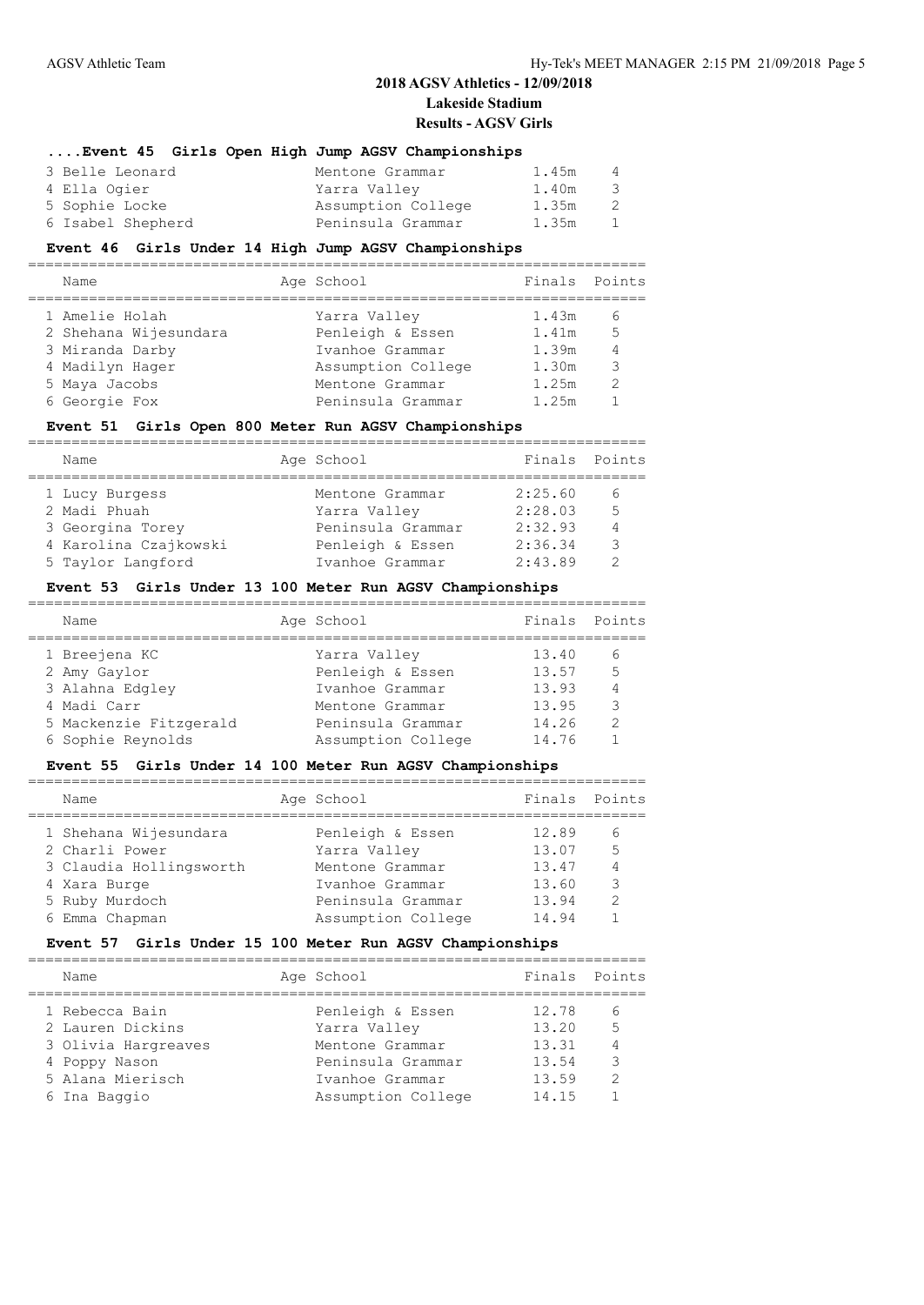### **Event 59 Girls Under 16 100 Meter Run AGSV Championships**

| Name                | Age School         | Finals | Points        |
|---------------------|--------------------|--------|---------------|
|                     |                    |        |               |
| 1 Amy Tapp          | Ivanhoe Grammar    | 13.02  | 6             |
| 2 Zoe Glassborow    | Yarra Valley       | 13.02  | 5             |
| 3 Izel Tahseen      | Penleigh & Essen   | 13.26  | 3.50          |
| 3 Chloe Garafilakis | Mentone Grammar    | 13.26  | 3.50          |
| 5 Ella Marr         | Assumption College | 13.77  | $\mathcal{P}$ |
| 6 Molly Wallace     | Peninsula Grammar  | 13.82  |               |

### **Event 60 Girls Under 16 Shot Put AGSV Championships**

| Name               | Age School         | Finals Points |               |
|--------------------|--------------------|---------------|---------------|
| 1 Ana Gakovic      | Peninsula Grammar  | 9.83m         | 6             |
| 2 Lexie Wooller    | Ivanhoe Grammar    | 9.39m         | 5             |
| 3 Stephanie Warmuz | Mentone Grammar    | 8.72m         | 4             |
| 4 Abbey Gartlan    | Yarra Valley       | 8.30m         | 3             |
| 5 Chloe Locke      | Assumption College | 7.89m         | $\mathcal{D}$ |
| 6 Sienna Zahra     | Penleigh & Essen   | 7.65m         |               |

### **Event 61 Girls Open Discus Throw AGSV Championships**

| Name               | Age School         | Finals Points |               |
|--------------------|--------------------|---------------|---------------|
| 1 Paige Price      | Peninsula Grammar  | 29.40m        | 6             |
| 2 Sophie Locke     | Assumption College | 23.71m        | 5             |
| 3 Lia Mavrias      | Penleigh & Essen   | 22.22m        |               |
| 4 Jessie Burbridge | Yarra Valley       | 21.03m        | 3             |
| 5 Meg Siedle       | Mentone Grammar    | 20.55m        | $\mathcal{P}$ |
| 6 Natasha Bambino  | Ivanhoe Grammar    | 19.70m        |               |
|                    |                    |               |               |

# **Event 62 Girls Under 17 Long Jump AGSV Championships**

| Name                | Age School         | Finals | Points |
|---------------------|--------------------|--------|--------|
| 1 Charlotte Pate    | Mentone Grammar    | 4.85m  | h      |
| 2 Melanie Dunshea   | Yarra Valley       | 4.73m  | 5      |
| 3 Charly Rouch      | Ivanhoe Grammar    | 4.63m  |        |
| 4 Olivia Prodanovic | Penleigh & Essen   | 4.58m  | 3      |
| 5 Brylee Tolson     | Assumption College | 4.26m  | っ      |
| 6 Charlotte Simmons | Peninsula Grammar  | 3.96m  |        |
|                     |                    |        |        |

### **Event 63 Girls Under 16 Triple Jump AGSV Championships**

| Name                                                               | Age School                                                                  | Finals                           | Points      |
|--------------------------------------------------------------------|-----------------------------------------------------------------------------|----------------------------------|-------------|
| 1 Ebony McCarthy<br>2 Paige Price<br>3 Hannah Clarke<br>4 Amy Tapp | Mentone Grammar<br>Peninsula Grammar<br>Penleigh & Essen<br>Ivanhoe Grammar | 9.85m<br>9.71m<br>9.56m<br>9.55m | 6<br>5<br>3 |
| 5 Maddison McBrien<br>6 Sophie Hirst                               | Assumption College<br>Yarra Valley                                          | 9.36m<br>8.66m                   | っ           |

#### **Event 65 Girls Under 17 100 Meter Run AGSV Championships**

| Name               | Age School       | Finals Points |                          |
|--------------------|------------------|---------------|--------------------------|
| 1 Charly Rouch     | Ivanhoe Grammar  | 12.80         | $\sqrt{2}$               |
| 2 Natalie Williams | Penleigh & Essen | 13.02         | $\overline{\phantom{a}}$ |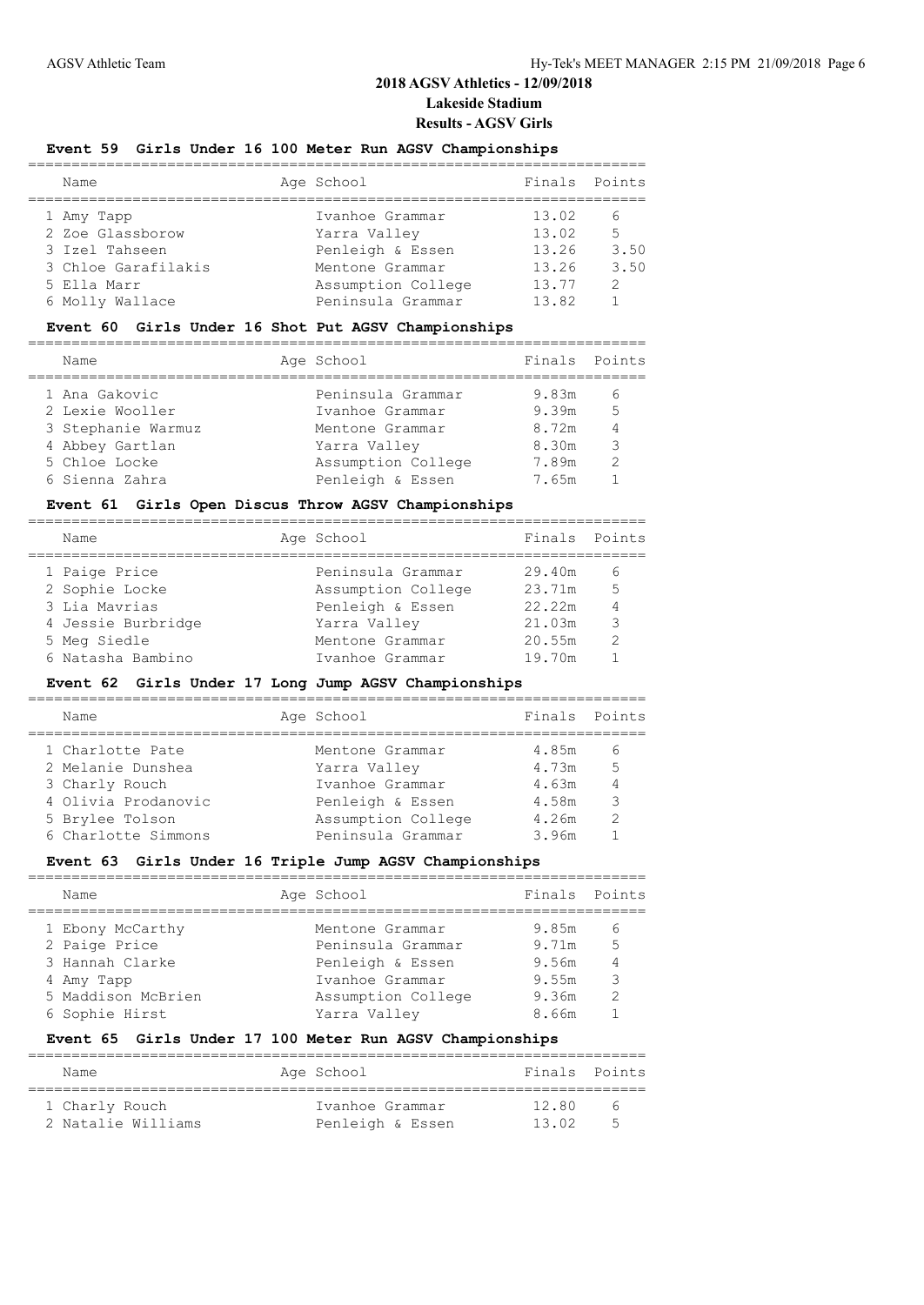#### **....Event 65 Girls Under 17 100 Meter Run AGSV Championships**

| 3 Kiandra Gosling | Yarra Valley       | 13.22 | 4            |
|-------------------|--------------------|-------|--------------|
| 4 Lily Fulford    | Assumption College | 13.27 | -3-          |
| 5 Ebony McCarthy  | Mentone Grammar    | 13.42 | 2            |
| 6 Indiana Green   | Peninsula Grammar  | 14.17 | $\mathbf{1}$ |

### **Event 67 Girls Open 100 Meter Run AGSV Championships**

| Name               | Age School         | Finals Points |                |
|--------------------|--------------------|---------------|----------------|
| 1 Anna Laidlaw     | Mentone Grammar    | 13.10         | 6              |
| 2 Rebecca Borkut   | Penleigh & Essen   | 13.50         | 5              |
| 3 Jacqui Krienke   | Ivanhoe Grammar    | 13.70         | $\overline{4}$ |
| 4 Elise Sapardanis | Yarra Valley       | 13.73         | 3              |
| 5 Tiarna McPherson | Assumption College | 13.88         | $\mathcal{P}$  |
| 6 Laura Sujecki    | Peninsula Grammar  | 14.35         |                |
|                    |                    |               |                |

### **Event 76 Girls Under 13 400 Meter Run AGSV Championships**

| Name               | Age School         | Finals  | Points         |
|--------------------|--------------------|---------|----------------|
| 1 Alanah Becker    | Mentone Grammar    | 1:06.12 | 6              |
| 2 Breejena KC      | Yarra Valley       | 1:07.11 | -5             |
| 3 Alice Davies     | Ivanhoe Grammar    | 1:10.87 | $\overline{4}$ |
| 4 Skye Scoffern    | Peninsula Grammar  | 1:11.28 | 3              |
| 5 Alara Bagdadi    | Penleigh & Essen   | 1:18.68 | $\mathcal{P}$  |
| 6 Milani Jorgensen | Assumption College | 1:24.55 |                |

#### **Event 78 Girls Under 14 400 Meter Run AGSV Championships**

| Name                    | Age School         | Finals Points |               |
|-------------------------|--------------------|---------------|---------------|
| 1 Charli Power          | Yarra Valley       | 1:03.78       | 6             |
| 2 Claudia Hollingsworth | Mentone Grammar    | 1:05.20       | 5             |
| 3 Tansy Elliott         | Ivanhoe Grammar    | 1:08.17       | 4             |
| 4 Madilyn Hager         | Assumption College | 1:09.54       | 3             |
| 5 Loren Maccora         | Penleigh & Essen   | 1:11.66       | $\mathcal{P}$ |
| 6 Kate Nicholson        | Peninsula Grammar  | 1:14.88       |               |

### **Event 80 Girls Under 15 400 Meter Run AGSV Championships**

| Name                   | Age School         | Finals  | Points         |
|------------------------|--------------------|---------|----------------|
| 1 Ruby Shannon         | Ivanhoe Grammar    | 1:01.64 | 6              |
| 2 Ruby Maher           | Yarra Valley       | 1:03.07 | 5              |
| 3 Riley Spence         | Mentone Grammar    | 1:04.44 | $\overline{4}$ |
| 4 Charlotte Gorman     | Assumption College | 1:09.03 | 3              |
| 5 Eliza Hellier-Lovick | Peninsula Grammar  | 1:09.50 | っ              |
| 6 Millie Cooke         | Penleigh & Essen   | 1:17.79 |                |
|                        |                    |         |                |

# **Event 82 Girls Under 16 400 Meter Run AGSV Championships**

| Points<br>Finals<br>Age School<br>Name                                                                                                                                                                                                                                                                                                    |  |  |
|-------------------------------------------------------------------------------------------------------------------------------------------------------------------------------------------------------------------------------------------------------------------------------------------------------------------------------------------|--|--|
|                                                                                                                                                                                                                                                                                                                                           |  |  |
| 1:04.87<br>1 Ebony McCarthy<br>Mentone Grammar<br>6<br>2 Freya Henriksen<br>5<br>1:04.93<br>Ivanhoe Grammar<br>3 Izel Tahseen<br>Penleigh & Essen<br>1:05.03<br>3<br>1:05.47<br>4 Amelie Holah<br>Yarra Valley<br>Peninsula Grammar<br>1:09.98<br>5 Charlotte Simmons<br>$\mathcal{P}$<br>1:09.99<br>Assumption College<br>6 Zoe Atherden |  |  |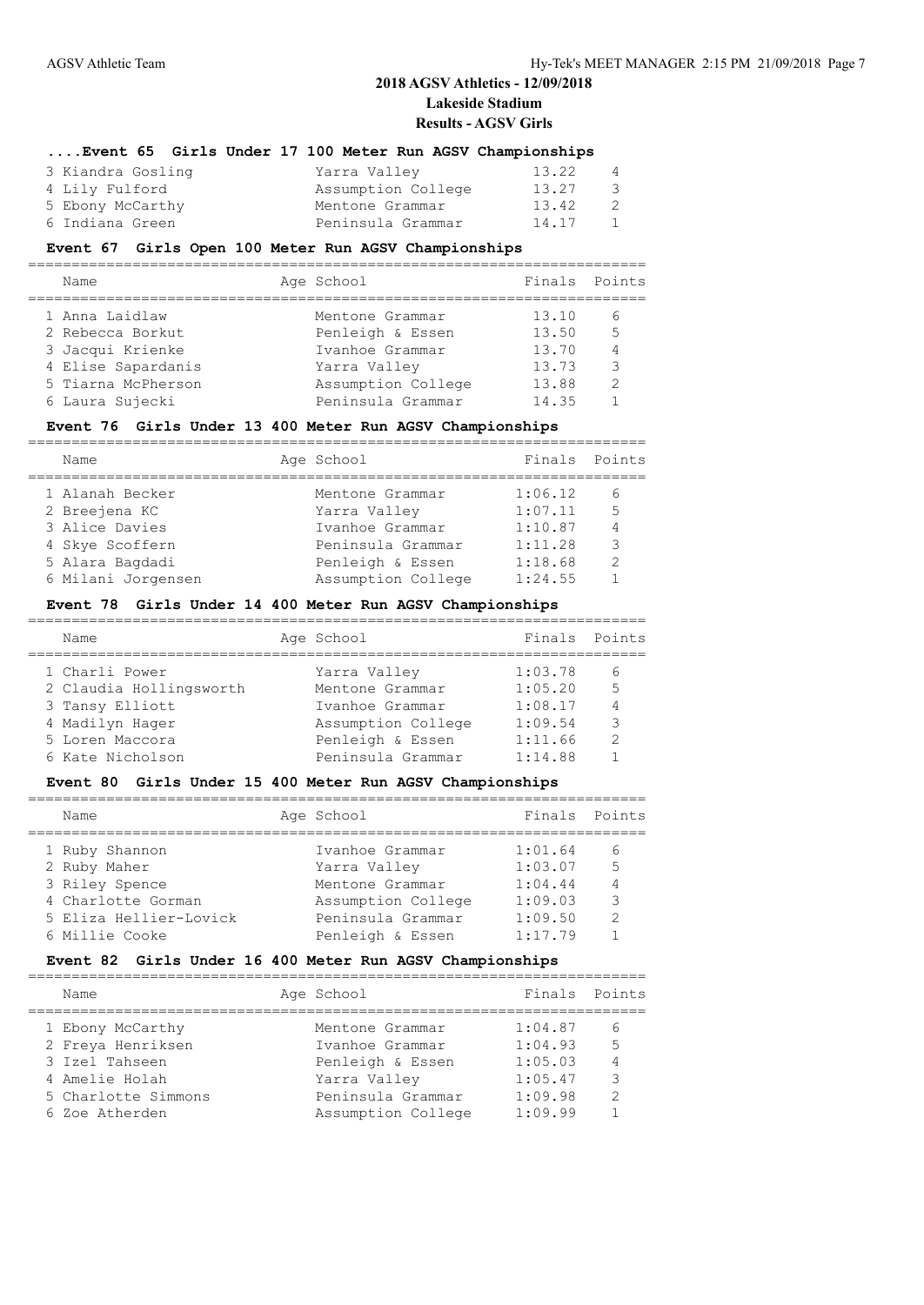### **Event 83 Girls Under 15 Shot Put AGSV Championships**

| Name               | Age School         |        | Finals Points |
|--------------------|--------------------|--------|---------------|
| 1 Hannah Brodie    | Penleigh & Essen   | 10.02m | 6             |
| 2 Alana Mierisch   | Ivanhoe Grammar    | 9.82m  | 5             |
| 3 Lauren Dickins   | Yarra Valley       | 9.12m  |               |
| 4 Jade Withoos     | Assumption College | 7.11m  | ς             |
| 5 Nichola Di Tirro | Mentone Grammar    | 6.90m  | っ             |
| 6 Ella Sharpe      | Peninsula Grammar  | 6.83m  |               |
|                    |                    |        |               |

### **Event 84 Girls Under 17 Discus Throw AGSV Championships**

| Name                | Age School         | Finals Points |                |
|---------------------|--------------------|---------------|----------------|
| 1 Mia Holah         | Yarra Valley       | 26.71m        |                |
| 2 Alexandra Roberts | Assumption College | 22.11m        | 5              |
| 3 Laura Mayne       | Ivanhoe Grammar    | 19.21m        | $\overline{4}$ |
| 4 Adele Kobylarz    | Peninsula Grammar  | 17.77m        | 3              |
| 5 Juline Abdulnour  | Penleigh & Essen   | 16.13m        | $\mathcal{P}$  |
| 6 Lauren Malby-Luke | Mentone Grammar    | 14.50m        |                |

#### **Event 85 Girls Under 15 Long Jump AGSV Championships**

| Name                | Age School         | Finals Points |               |
|---------------------|--------------------|---------------|---------------|
| 1 Alessia Wynne     | Ivanhoe Grammar    | 5.65m         | $\sqrt{2}$    |
| 2 Rebecca Bain      | Penleigh & Essen   | 5.13m         | 5             |
| 3 Ella Garniss      | Yarra Valley       | 4.70m         |               |
| 4 Olivia Hargreaves | Mentone Grammar    | 4.50m         | 3             |
| 5 Amber Grant       | Peninsula Grammar  | 4.29m         | $\mathcal{P}$ |
| 6 Ina Baggio        | Assumption College | 4.00m         |               |
|                     |                    |               |               |

### **Event 86 Girls Under 14 Triple Jump AGSV Championships**

| Name                  | Age School         | Finals Points |   |
|-----------------------|--------------------|---------------|---|
| 1 Shehana Wijesundara | Penleigh & Essen   | 10.50m        | 6 |
| 2 Chanel Sailah       | Ivanhoe Grammar    | 9.13m         | 5 |
| 3 Stacey Chan         | Yarra Valley       | 8.62m         |   |
| 4 Ruby Murdoch        | Peninsula Grammar  | 8.50m         | 3 |
| 5 Madilyn Hager       | Assumption College | 7.93m         | っ |
| 6 Gemma Hollingsworth | Mentone Grammar    | 7.72m         |   |
|                       |                    |               |   |

### **Event 88 Girls Under 17 400 Meter Run AGSV Championships**

| Name             | Age School         | Finals  | Points        |
|------------------|--------------------|---------|---------------|
| 1 Charly Rouch   | Ivanhoe Grammar    | 1:03.78 | 6             |
| 2 Katrina Roziel | Penleigh & Essen   | 1:06.58 | 5             |
| 3 Cassie Newman  | Mentone Grammar    | 1:07.92 |               |
| 4 Mia Holah      | Yarra Valley       | 1:08.90 | 3             |
| 5 Maison Degg    | Peninsula Grammar  | 1:11.81 | $\mathcal{D}$ |
| 6 Rani Curry     | Assumption College | 1:18.28 |               |
|                  |                    |         |               |

#### **Event 90 Girls Open 400 Meter Run AGSV Championships**

| Name              | Age School      |                 |         | Finals Points            |
|-------------------|-----------------|-----------------|---------|--------------------------|
| 1 Lucy Burgess    | Mentone Grammar |                 | 1:03.27 | $\sim$                   |
| 2 Emily Gallagher |                 | Ivanhoe Grammar | 1:04.03 | $\overline{\phantom{a}}$ |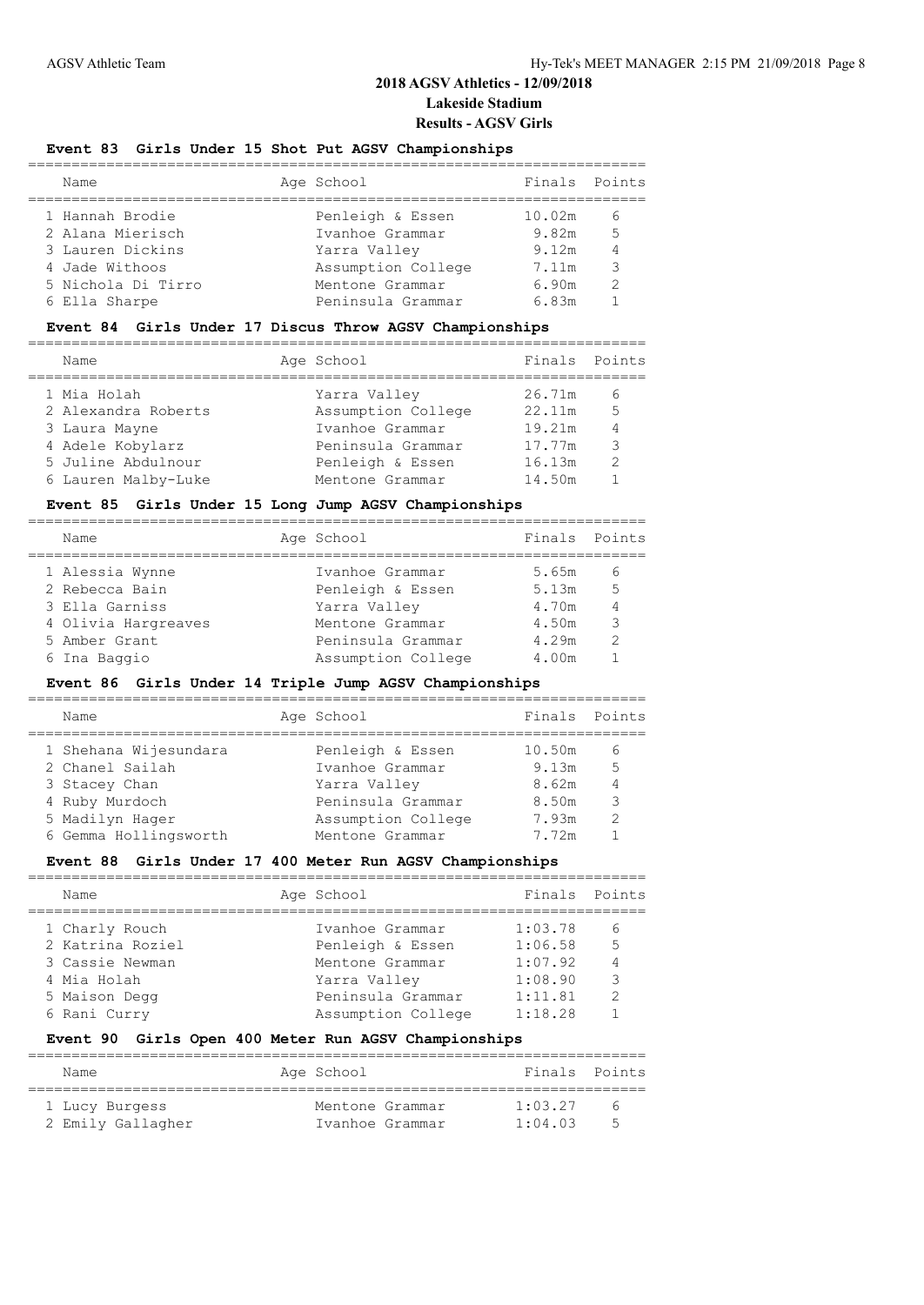### **....Event 90 Girls Open 400 Meter Run AGSV Championships** 3 Georgina Torey Peninsula Grammar 1:05.86 4 4 Maddy Rennie Yarra Valley 1:07.82 3 5 Jacqueline Warriner Assumption College 1:10.19 2 6 Kiara Zhara 1:13.99

# **Event 92 Girls Under 13 1500 Meter Run AGSV Championships**

| Age School<br>Name                                   | Finals Points  |
|------------------------------------------------------|----------------|
| 5:45.10<br>1 Maya Diamond<br>Ivanhoe Grammar         | 6              |
|                                                      |                |
| 2 Jasmine Sidebottom<br>5:58.38<br>Peninsula Grammar | $\overline{5}$ |
| 3 Starly Pote<br>6:01.67<br>Yarra Valley             | $\overline{4}$ |
| 4 Eliza Schmidt<br>6:02.13<br>Mentone Grammar        | $\mathcal{L}$  |
| Penleigh & Essen<br>6:12.89<br>5 Paityn Still        |                |

### **Event 93 Girls Under 14 1500 Meter Run AGSV Championships**

| Name                    | Age School        | Finals Points |               |
|-------------------------|-------------------|---------------|---------------|
|                         |                   |               |               |
| 1 Claudia Hollingsworth | Mentone Grammar   | 5:17.46       | 6             |
| 2 Ruby Maher            | Yarra Valley      | 5:18.37       | 5             |
| 3 Amelie Gilchrist      | Ivanhoe Grammar   | 5:39.90       | 4             |
| 4 Ashley Tonelli        | Penleigh & Essen  | 5:57.11       | $\mathcal{L}$ |
| 5 Poppy Nason           | Peninsula Grammar | 6:03.90       |               |

#### **Event 95 Girls Under 17 High Jump AGSV Championships**

| Name                                                                                                                 | Age School                                                                                                        | Finals Points                                      |                               |
|----------------------------------------------------------------------------------------------------------------------|-------------------------------------------------------------------------------------------------------------------|----------------------------------------------------|-------------------------------|
| 1 Elly McInerney<br>2 Katelyn Woodyatt<br>3 Madeleine de Waard<br>4 Indiana Green<br>5 Emily Kerr<br>6 Alice Ouigley | Ivanhoe Grammar<br>Penleigh & Essen<br>Yarra Valley<br>Peninsula Grammar<br>Mentone Grammar<br>Assumption College | 1.53m<br>1.50m<br>1.40m<br>1.35m<br>1.35m<br>1.25m | 6<br>.5<br>3<br>$\mathcal{P}$ |
|                                                                                                                      |                                                                                                                   |                                                    |                               |

#### **Event 96 Girls Under 13 High Jump AGSV Championships**

| Name               | Age School         | Finals Points |   |
|--------------------|--------------------|---------------|---|
| 1 Amy Gaylor       | Penleigh & Essen   | 1.41m         | 6 |
| 2 Madi Carr        | Mentone Grammar    | 1.39m         | 5 |
| 3 Hannah Blackwell | Ivanhoe Grammar    | 1.37m         |   |
| 4 Charli Lloyd     | Peninsula Grammar  | 1.22m         | 3 |
| 5 Tayla Loucas     | Yarra Valley       | 1.15m         | っ |
| 6 Rebecca Grey     | Assumption College | 1.15m         |   |
|                    |                    |               |   |

#### **Event 102 Girls Under 15 1500 Meter Run AGSV Championships**

| Name                               | Age School                           | Finals Points      |         |
|------------------------------------|--------------------------------------|--------------------|---------|
| 1 Bella Enno<br>2 Jenna Wale       | Peninsula Grammar<br>Mentone Grammar | 5:18.84<br>5:41.60 | 6<br>.5 |
| 3 Miranda Darby                    | Ivanhoe Grammar                      | 5:46.86            |         |
| 4 Talia Turan<br>5 Molly Heymanson | Penleigh & Essen<br>Yarra Valley     | 5:51.84<br>6:02.79 | 3<br>っ  |
|                                    |                                      |                    |         |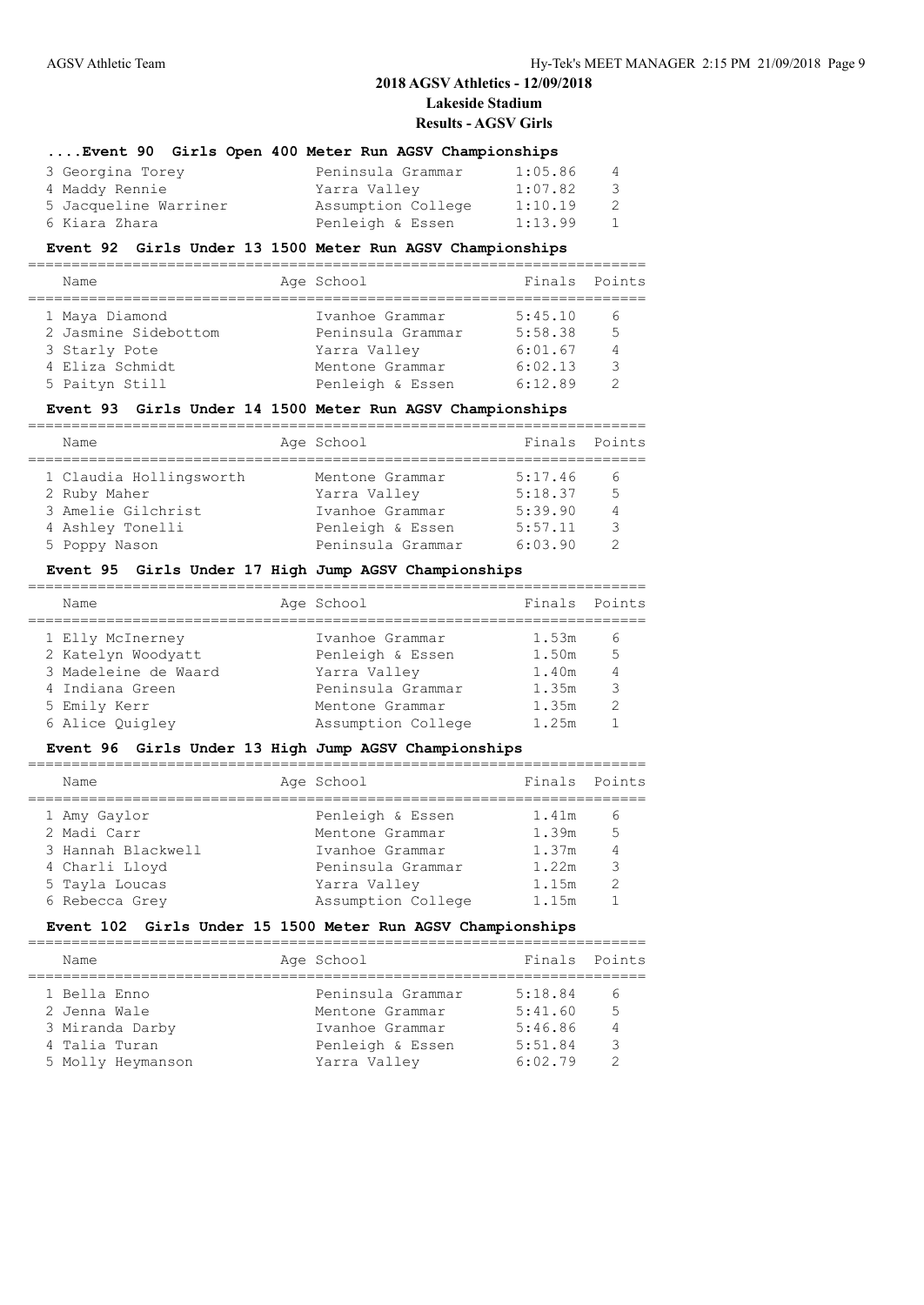### **Event 103 Girls Under 16 1500 Meter Run AGSV Championships**

| Name                | Age School        | Finals Points |   |
|---------------------|-------------------|---------------|---|
| 1 Ruby Shannon      | Ivanhoe Grammar   | 5:15.15       | 6 |
| 2 Tara van Straaten | Mentone Grammar   | 5:38.14       | 5 |
| 3 Milla Hopkins     | Yarra Valley      | 5:38.26       | 4 |
| 4 Molly Wallace     | Peninsula Grammar | 5:56.12       | २ |
| 5 Tessa Gibney      | Penleigh & Essen  | 6:25.13       | っ |
|                     |                   |               |   |

### **Event 105 Girls Under 14 Shot Put AGSV Championships**

|  | Name                      | Age School         | Finals Points |   |
|--|---------------------------|--------------------|---------------|---|
|  | 1 Summer Leonard          | Mentone Grammar    | 10.40m        | 6 |
|  | 2 Brianna Holding         | Yarra Valley       | 8.78m         | 5 |
|  | 3 Matilda Negri           | Peninsula Grammar  | 8.28m         |   |
|  | 4 Rebekah Konstantopoulos | Ivanhoe Grammar    | 8.26m         | 3 |
|  | 5 Tara Roberts            | Assumption College | 7.74m         | っ |
|  | 6 Jade Reaburn            | Penleigh & Essen   | 7.26m         |   |
|  |                           |                    |               |   |

### **Event 106 Girls Under 16 Discus Throw AGSV Championships**

| Name               | Age School         | Finals | Points         |
|--------------------|--------------------|--------|----------------|
| 1 Ana Gakovic      | Peninsula Grammar  | 19.28m | 6              |
| 2 Abbi Moloney     | Mentone Grammar    | 18.50m | 5              |
| 3 Ellie Webber     | Yarra Valley       | 17.84m | $\overline{4}$ |
| 4 Isabella Mohtaji | Ivanhoe Grammar    | 16.36m | 3              |
| 5 Chloe Locke      | Assumption College | 15.12m | $\mathcal{P}$  |
| 6 Abby Toussaint   | Penleigh & Essen   | 13.54m |                |

### **Event 107 Girls Open Long Jump AGSV Championships**

| Finals Points<br>Age School<br>Name<br>1 Ella Ogier<br>4.73m<br>Yarra Valley<br>h<br>5<br>2 Rebecca Hayes<br>Mentone Grammar<br>4.45m<br>3 Genna Krienke<br>4.31m<br>Ivanhoe Grammar<br>3<br>4 Isabel Shepherd<br>Peninsula Grammar<br>4.18m<br>5 Juline Abdulnour<br>$\mathcal{P}$<br>Penleigh & Essen<br>4.15m<br>Assumption College<br>6 Eliza Woodley<br>3.90m |  |  |  |
|--------------------------------------------------------------------------------------------------------------------------------------------------------------------------------------------------------------------------------------------------------------------------------------------------------------------------------------------------------------------|--|--|--|
|                                                                                                                                                                                                                                                                                                                                                                    |  |  |  |
|                                                                                                                                                                                                                                                                                                                                                                    |  |  |  |
|                                                                                                                                                                                                                                                                                                                                                                    |  |  |  |
|                                                                                                                                                                                                                                                                                                                                                                    |  |  |  |
|                                                                                                                                                                                                                                                                                                                                                                    |  |  |  |
|                                                                                                                                                                                                                                                                                                                                                                    |  |  |  |
|                                                                                                                                                                                                                                                                                                                                                                    |  |  |  |

### **Event 108 Girls Under 15 Triple Jump AGSV Championships**

| Name              | Age School         | Finals | Points        |
|-------------------|--------------------|--------|---------------|
| 1 Alessia Wynne   | Ivanhoe Grammar    | 11.46m | 6             |
| 2 Hannah Brodie   | Penleigh & Essen   | 9.60m  | 5             |
| 3 Cassie Newman   | Mentone Grammar    | 9.49m  |               |
| 4 Amber Grant     | Peninsula Grammar  | 8.86m  | 3             |
| 5 Kayla Murphy    | Yarra Valley       | 8.39m  | $\mathcal{P}$ |
| 6 Ebony Mandanici | Assumption College | 8.06m  |               |

#### **Event 110 Girls Under 17 1500 Meter Run AGSV Championships**

| Name                   | Age School        |         | Finals Points |
|------------------------|-------------------|---------|---------------|
|                        |                   |         |               |
| 1 Freya Henriksen      | Ivanhoe Grammar   | 5:11.74 | $\kappa$      |
| 2 Hannah Schmidt       | Mentone Grammar   | 5:12.61 | π             |
| 3 Eliza Hellier-Lovick | Peninsula Grammar | 5:32.05 |               |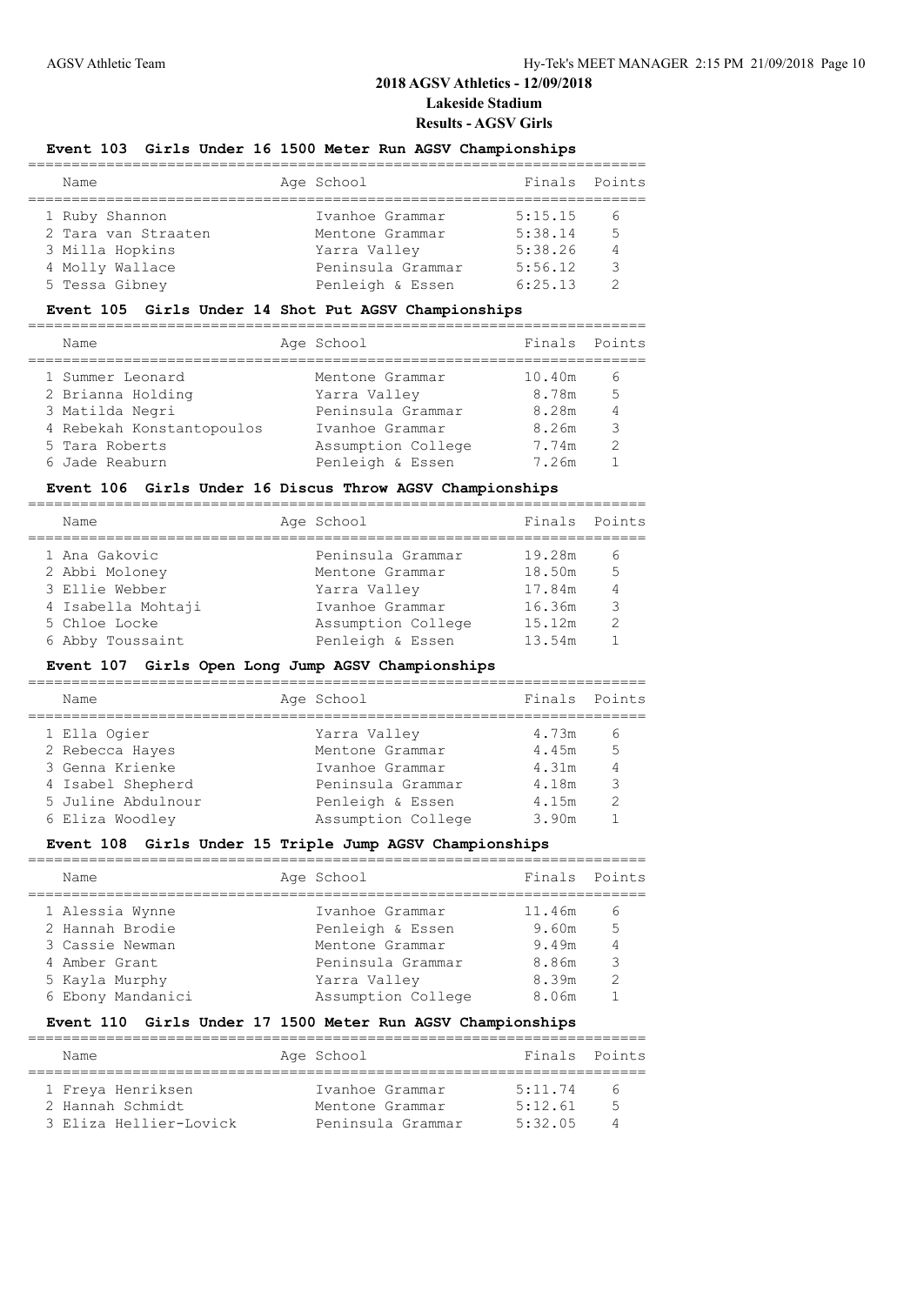## **2018 AGSV Athletics - 12/09/2018 Lakeside Stadium**

#### **Results - AGSV Girls**

### **....Event 110 Girls Under 17 1500 Meter Run AGSV Championships**

| 4 Kate Sarris      | Penleigh & Essen | 5:36.29 |  |
|--------------------|------------------|---------|--|
| 5 Jessica Johnston | Yarra Valley     | 5:39.32 |  |

### **Event 111 Girls Open 1500 Meter Run AGSV Championships**

| Name                    | Age School        | Finals  | Points         |
|-------------------------|-------------------|---------|----------------|
|                         |                   |         |                |
| 1 Jessica Ewart-McTique | Mentone Grammar   | 5:05.81 | 6              |
| 2 Madi Phuah            | Yarra Valley      | 5:12.12 | 5              |
| 3 Karolina Czajkowski   | Penleigh & Essen  | 5:13.84 | $\overline{4}$ |
| 4 Taylor Langford       | Ivanhoe Grammar   | 5:45.13 | ্ব             |
| 5 Maison Degg           | Peninsula Grammar | 5:47.17 |                |

### **Event 113 Girls Under 16 High Jump AGSV Championships**

| Name                 | Age School         | Finals Points |                |
|----------------------|--------------------|---------------|----------------|
| 1 Chloe Jacobi       | Ivanhoe Grammar    | 1.56m         | $\sqrt{2}$     |
| 2 Maddison McBrien   | Assumption College | 1.54m         | $\overline{5}$ |
| 3 Mackenzie Stoddart | Yarra Valley       | 1.54m         |                |
| 4 Sarah Pontifex     | Mentone Grammar    | 1.40m         | 3              |
| 5 Emma Metcalf       | Peninsula Grammar  | 1.35m         | っ              |
| 6 Jovita Ouach       | Penleigh & Essen   | 1.30m         |                |
|                      |                    |               |                |

### **Event 114 Girls Under 15 High Jump AGSV Championships**

| Finals Points<br>Age School<br>Name<br>1 Alana Mierisch<br>Ivanhoe Grammar<br>1.55m<br>6<br>5<br>2 Sahana Pote<br>Yarra Valley<br>1.49m<br>Assumption College<br>3 Charlotte Gorman<br>1.36m<br>$\overline{4}$<br>Peninsula Grammar<br>২<br>1.25m<br>4 Maddison Sheppard<br>5 Ashley Tonelli<br>Penleigh & Essen<br>1.20m<br>っ<br>6 Bethany Bratuskins<br>1.15m<br>Mentone Grammar |  |  |  |
|------------------------------------------------------------------------------------------------------------------------------------------------------------------------------------------------------------------------------------------------------------------------------------------------------------------------------------------------------------------------------------|--|--|--|
|                                                                                                                                                                                                                                                                                                                                                                                    |  |  |  |
|                                                                                                                                                                                                                                                                                                                                                                                    |  |  |  |
|                                                                                                                                                                                                                                                                                                                                                                                    |  |  |  |
|                                                                                                                                                                                                                                                                                                                                                                                    |  |  |  |
|                                                                                                                                                                                                                                                                                                                                                                                    |  |  |  |
|                                                                                                                                                                                                                                                                                                                                                                                    |  |  |  |
|                                                                                                                                                                                                                                                                                                                                                                                    |  |  |  |

### **Event 120 Girls Under 13 200 Meter Run AGSV Championships**

| Name                   | Age School         | Finals | Points |
|------------------------|--------------------|--------|--------|
| 1 Breejena KC          | Yarra Valley       | 28.02  | 6      |
| 2 Emma Furfaro         | Assumption College | 29.29  | 5      |
| 3 Hollie Kerwood       | Ivanhoe Grammar    | 29.85  |        |
| 4 Phoebe Rayner        | Penleigh & Essen   | 29.91  | 3      |
| 5 Madi Carr            | Mentone Grammar    | 30.80  | 2      |
| 6 Mackenzie Fitzgerald | Peninsula Grammar  | 31.35  |        |
|                        |                    |        |        |

#### **Event 122 Girls Under 14 200 Meter Run AGSV Championships**

| Name                                                                                                   | Age School                                                                                  | Finals Points                             |                          |
|--------------------------------------------------------------------------------------------------------|---------------------------------------------------------------------------------------------|-------------------------------------------|--------------------------|
| 1 Charli Power<br>2 Summer Leonard<br>3 Vasiliki Papafotiou<br>4 Monique Koutoufides<br>5 Ruby Murdoch | Yarra Valley<br>Mentone Grammar<br>Penleigh & Essen<br>Ivanhoe Grammar<br>Peninsula Grammar | 27.13<br>28.53<br>28.82<br>28.95<br>29.24 | .5<br>3<br>$\mathcal{D}$ |
| 6 Emma Chapman                                                                                         | Assumption College                                                                          | 29.33                                     |                          |
|                                                                                                        |                                                                                             |                                           |                          |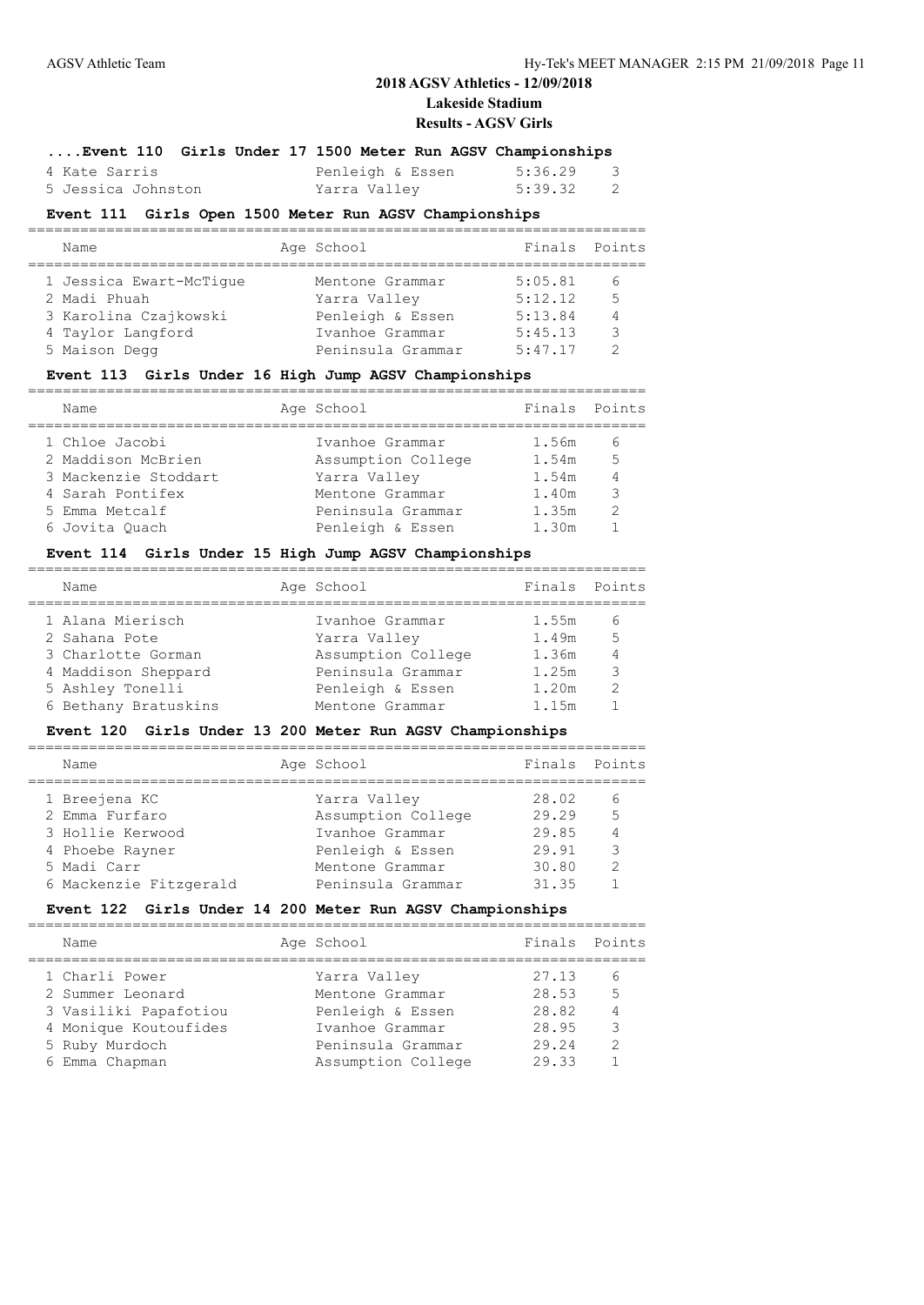### **Event 124 Girls Under 15 200 Meter Run AGSV Championships**

| Name                   | Age School         | Finals | Points |
|------------------------|--------------------|--------|--------|
| 1 Alessia Wynne        | Ivanhoe Grammar    | 26.29  | 6      |
| 2 Riley Spence         | Mentone Grammar    | 27.37  | 5      |
| 3 Rebecca Bain         | Penleigh & Essen   | 27.99  | 4      |
| 4 Lauren Dickins       | Yarra Valley       | 28.21  | 3      |
| 5 Ina Baggio           | Assumption College | 30.37  | っ      |
| 6 Eliza Hellier-Lovick | Peninsula Grammar  | 30.63  |        |
|                        |                    |        |        |

#### **Event 126 Girls Under 16 200 Meter Run AGSV Championships**

| Finals Points<br>Age School<br>Name<br>1 Izel Tahseen<br>Penleigh & Essen<br>27.11<br>5<br>27.22<br>Ivanhoe Grammar<br>2 Amy Tapp<br>3 Zoe Glassborow<br>27.74<br>Yarra Valley<br>4 Chloe Garafilakis<br>3<br>27.78<br>Mentone Grammar<br>っ<br>Assumption College<br>30.01<br>5 Ella Marr<br>Peninsula Grammar<br>6 Charlotte Simmons<br>30.62 |  |  |  |
|------------------------------------------------------------------------------------------------------------------------------------------------------------------------------------------------------------------------------------------------------------------------------------------------------------------------------------------------|--|--|--|
|                                                                                                                                                                                                                                                                                                                                                |  |  |  |
|                                                                                                                                                                                                                                                                                                                                                |  |  |  |
|                                                                                                                                                                                                                                                                                                                                                |  |  |  |
|                                                                                                                                                                                                                                                                                                                                                |  |  |  |
|                                                                                                                                                                                                                                                                                                                                                |  |  |  |
|                                                                                                                                                                                                                                                                                                                                                |  |  |  |
|                                                                                                                                                                                                                                                                                                                                                |  |  |  |

### **Event 128 Girls Under 17 200 Meter Run AGSV Championships**

| Name                   | Age School         | Finals Points |                |
|------------------------|--------------------|---------------|----------------|
| 1 Charly Rouch         | Ivanhoe Grammar    | 26.52         | 6              |
| 2 Natalie Williams     | Penleigh & Essen   | 27.55         | $\overline{5}$ |
| 3 Lily Fulford         | Assumption College | 28.26         | $\overline{4}$ |
| 4 Kiandra Gosling      | Yarra Valley       | 29.02         | २              |
| 5 Sunday Hollingsworth | Mentone Grammar    | 29.90         | $\mathcal{P}$  |
| 6 Emma Metcalf         | Peninsula Grammar  | 31.45         |                |
|                        |                    |               |                |

#### **Event 130 Girls Open 200 Meter Run AGSV Championships**

| Name               | Age School         | Finals Points |               |
|--------------------|--------------------|---------------|---------------|
| 1 Anna Laidlaw     | Mentone Grammar    | 27.41         | 6             |
| 2 Emily Gallagher  | Ivanhoe Grammar    | 27.98         | 5             |
| 3 Zoe Douglas      | Yarra Valley       | 28.75         |               |
| 4 Tiarna McPherson | Assumption College | 28.95         | 3             |
| 5 Bronte West      | Penleigh & Essen   | 29.06         | $\mathcal{D}$ |
| 6 Laura Sujecki    | Peninsula Grammar  | 29.57         |               |
|                    |                    |               |               |

# **Event 132 Girls Open Shot Put AGSV Championships**

| Finals Points<br>Age School<br>Name<br>1 Paige Price<br>Peninsula Grammar<br>10.87m<br>6<br>2 Alice Harris<br>5<br>Yarra Valley<br>9.53m<br>3 Suli Leota<br>Ivanhoe Grammar<br>9.01m<br>4 Alex Siedle<br>3<br>8.75m<br>Mentone Grammar<br>8.20m<br>5 Sophie Locke<br>$\mathcal{D}$<br>Assumption College<br>6 Lia Mavrias<br>Penleigh & Essen<br>7.72m |  |  |  |
|--------------------------------------------------------------------------------------------------------------------------------------------------------------------------------------------------------------------------------------------------------------------------------------------------------------------------------------------------------|--|--|--|
|                                                                                                                                                                                                                                                                                                                                                        |  |  |  |
|                                                                                                                                                                                                                                                                                                                                                        |  |  |  |
|                                                                                                                                                                                                                                                                                                                                                        |  |  |  |

#### **Event 133 Girls Under 13 Discus Throw AGSV Championships**

| Name                           | Age School                          | Finals Points    |                          |
|--------------------------------|-------------------------------------|------------------|--------------------------|
| 1 Amy Hawking<br>2 Lexie Allan | Penleigh & Essen<br>Mentone Grammar | 20.15m<br>17.93m | $\sim$<br>$\overline{ }$ |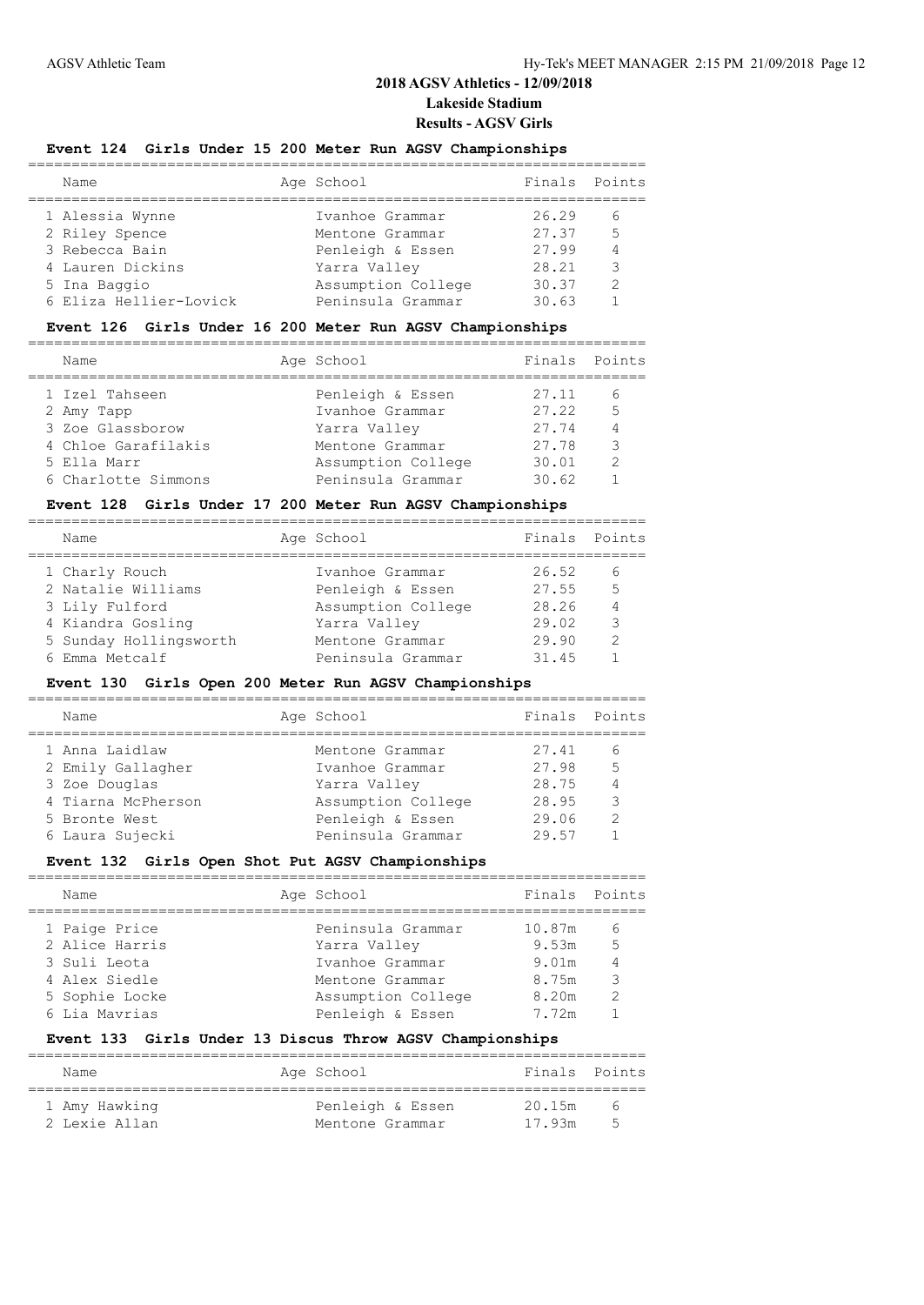#### **....Event 133 Girls Under 13 Discus Throw AGSV Championships**

| 3 Elizabeth Farrell | Assumption College | 14.33m | $\overline{4}$ |
|---------------------|--------------------|--------|----------------|
| 4 Lilly Simpson     | Yarra Valley       | 13.84m | - 3            |
| 5 Maddy Tsatas      | Ivanhoe Grammar    | 12.15m | -2             |
| 6 Sophie Watson     | Peninsula Grammar  | 11.99m | $\overline{1}$ |

### **Event 134 Girls Under 14 Long Jump AGSV Championships**

| Name                  | Age School         | Finals Points |                |
|-----------------------|--------------------|---------------|----------------|
| 1 Erin Hanlon         | Assumption College | 4.54m         | 6              |
| 2 Stacey Chan         | Yarra Valley       | 4.44m         | $\overline{5}$ |
| 3 Vasiliki Papafotiou | Penleigh & Essen   | 4.36m         | $\overline{4}$ |
| 4 Melanie Nicholson   | Peninsula Grammar  | 4.25m         |                |
| 5 Lucy Page           | Mentone Grammar    | 4.17m         | 2              |
| 6 Annabel Krienke     | Ivanhoe Grammar    | 4.11m         |                |
|                       |                    |               |                |

### **Event 135 Girls Under 17 Triple Jump AGSV Championships**

| Name                | Age School         | Finals Points |                |
|---------------------|--------------------|---------------|----------------|
| 1 Olivia Prodanovic | Penleigh & Essen   | 9.88m         | 6              |
| 2 Charlotte Pate    | Mentone Grammar    | 9.65m         | $-5$           |
| 3 Elly McInerney    | Ivanhoe Grammar    | 9.37m         | $\overline{4}$ |
| 4 Melanie Dunshea   | Yarra Valley       | 8.91m         | 3              |
| 5 Remi Stock        | Peninsula Grammar  | 7.87m         | $\mathcal{D}$  |
| 6 Rani Curry        | Assumption College | 7.43m         |                |

#### **Event 137 Girls Under 13 4x100 Meter Relay AGSV Championships**

| School                        |    | Finals                     | Points         |
|-------------------------------|----|----------------------------|----------------|
| 1 Penleigh & Essendon Grammar |    | 56.08                      | 6              |
| 1) Amy Gaylor 12              |    | 2) Ashleigh Yarak 12       |                |
| 3) Charlotte Brodie 11        |    | 4) Phoebe Rayner 12        |                |
| 2 Ivanhoe Grammar             |    | 56.91                      | - 5            |
| 1) Hollie Kerwood 12          |    | 2) Alice Davies 12         |                |
| 3) Hannah Blackwell 12        |    | 4) Alahna Edgley 11        |                |
| 3 Yarra Valley Grammar        |    | 57.43                      | $\overline{4}$ |
| 1) Reyna Wang 12              |    | 2) Neha Liyanage 12        |                |
| 3) Sarah O'Brien 12           |    | 4) Breejena KC 12          |                |
| 4 Mentone Grammar             |    | 57.53                      | 3              |
| 1) Madi Carr 10               |    | 2) Alanah Becker 12        |                |
| 3) Maya Jacobs 12             |    | 4) Nichola Di Tirro 12     |                |
| 5 Peninsula Grammar           |    | 59.89                      | $\mathcal{L}$  |
| 1) Skye Scoffern 12           |    | 2) Charli Lloyd 12         |                |
| 3) Sophie Watson 12           |    | 4) Mackenzie Fitzgerald 12 |                |
| 6 Assumption College          |    | 1:01.42                    | -1             |
| 1) Rebecca Grey 12            | 2) | Emma Furfaro 12            |                |
| 3) Mia Webster 12             | 4) | Sophie Reynolds 12         |                |

#### **Event 139 Girls Under 14 4x100 Meter Relay AGSV Championships**

| School                        | Finals Points             |  |
|-------------------------------|---------------------------|--|
| 1 Penleigh & Essendon Grammar | 53.13 6                   |  |
| 1) Sienna Zahra 13            | 2) Shehana Wijesundara 13 |  |
| 3) Imogen Webster 13          | 4) Vasiliki Papafotiou 13 |  |
| 2 Yarra Valley Grammar        | 54.54 5                   |  |
| 1) Ruby Maher 13              | 2) Amelie Holah 13        |  |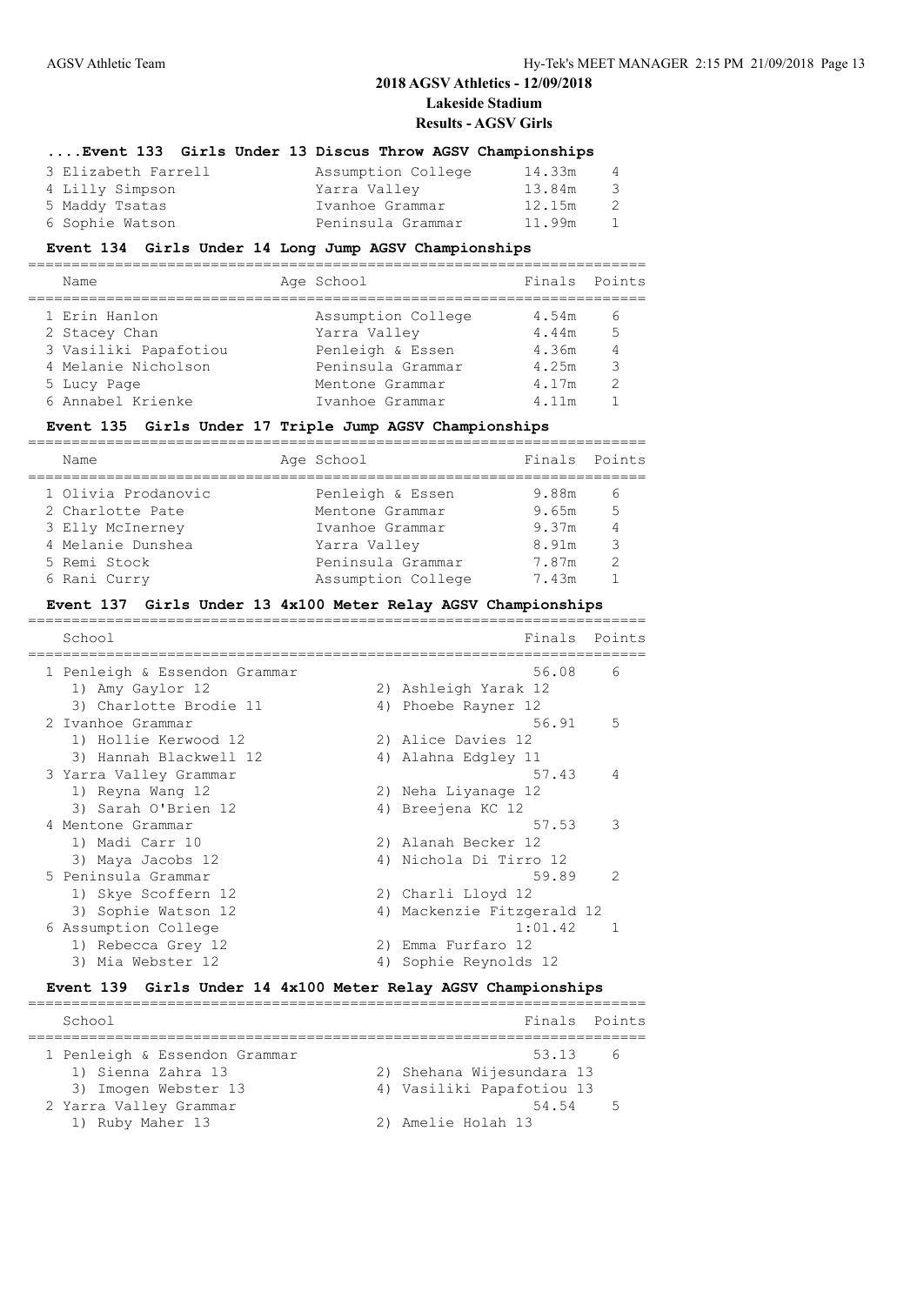### **....Event 139 Girls Under 14 4x100 Meter Relay AGSV Championships**

| 3) Elizabeth Avramopoulos 13 |    | 4) Charli Power 13      |                |
|------------------------------|----|-------------------------|----------------|
| 3 Mentone Grammar            |    | 54.96                   | $\overline{4}$ |
| 1) Claudia Hollingsworth 13  |    | 2) Summer Leonard 13    |                |
| 3) Ella Mahoney 13           |    | 4) Lucy Page 13         |                |
| 4 Ivanhoe Grammar            |    | 55.35                   | 3              |
| 1) Monique Koutoufides 13    |    | 2) Xara Burge 13        |                |
| 3) Chanel Sailah 13          |    | 4) Tansy Elliott 13     |                |
| 5 Peninsula Grammar          |    | 56.96                   | $\mathcal{L}$  |
| 1) Ruby Murdoch 13           |    | 2) Melanie Nicholson 13 |                |
| 3) Sophie Douglas 13         |    | 4) Poppy Nason 13       |                |
| 6 Assumption College         |    | 1:02.32                 |                |
| 1) Ashlen Zahra 13           |    | 2) Erin Hanlon 13       |                |
| 3) Emma Chapman 13           | 4) | Tara Roberts 13         |                |
|                              |    |                         |                |

#### **Event 141 Girls Under 15 4x100 Meter Relay AGSV Championships** =======================================================================

|  | School                        |    | Finals                  | Points        |
|--|-------------------------------|----|-------------------------|---------------|
|  | 1 Ivanhoe Grammar             |    | 53.07                   | 6             |
|  | 1) Betti Michael 14           |    | 2) Alana Mierisch 14    |               |
|  | 3) Sara Suiter 14             |    | 4) Alessia Wynne 14     |               |
|  | 2 Yarra Valley Grammar        |    | 53.78                   | 5             |
|  | 1) Stacey Chan 13             |    | 2) Zoe Douglas 14       |               |
|  | 3) Ella Garniss 14            |    | 4) Lauren Dickins 14    |               |
|  | 3 Mentone Grammar             |    | 54.41                   | 4             |
|  | 1) Riley Spence 14            |    | 2) Olivia Hargreaves 14 |               |
|  | 3) Cassie Newman 14           | 4) | Sunday Hollingsworth 14 |               |
|  | 4 Penleigh & Essendon Grammar |    | 55.33                   | 3             |
|  | 1) Hannah Brodie 14           |    | 2) Rebecca Bain 14      |               |
|  | 3) Indu Banneyake 14          |    | 4) Charli Papac 13      |               |
|  | 5 Assumption College          |    | 57.75                   | $\mathcal{P}$ |
|  | 1) Grace Taylor 13            |    | 2) Charlotte Gorman 14  |               |
|  | 3) Ebony Mandanici 14         | 4) | Ina Baggio 14           |               |
|  | 6 Peninsula Grammar           |    | 59.65                   | $\mathbf{1}$  |
|  | 1) Remi Stock 14              |    | 2) Maddison Sheppard 14 |               |
|  | 3) Maison Degg 14             | 4) | Eliza Hellier-Lovick 14 |               |
|  |                               |    |                         |               |

**Event 143 Girls Under 16 4x100 Meter Relay AGSV Championships**

| School                        |    | Finals                  | Points         |
|-------------------------------|----|-------------------------|----------------|
| 1 Ivanhoe Grammar             |    | 53.32                   | 6              |
| 1) Julia Loughbrough 15       |    | 2) Chloe Jacobi 15      |                |
| 3) Tahli Johns 15             |    | 4) Amy Tapp 15          |                |
| 2 Penleigh & Essendon Grammar |    | 53.98                   | 5              |
| 1) Rebecca Borkut 15          |    | 2) Izel Tahseen 15      |                |
| 3) Bronte West 15             |    | 4) Natalie Williams 15  |                |
| 3 Mentone Grammar             |    | 54.43                   | $\overline{4}$ |
| 1) Ebony McCarthy 15          |    | 2) Chloe Garafilakis 15 |                |
| 3) Tara van Straaten 13       |    | 4) Abbi Moloney 15      |                |
| 4 Yarra Valley Grammar        |    | 55.41                   | 3              |
| 1) Annika Ross 13             |    | 2) Sophie Hirst 15      |                |
| 3) Ellie Webber 15            |    | 4) Zoe Glassborow 15    |                |
| 5 Assumption College          |    | 55.49                   | $\mathcal{L}$  |
| 1) Maddison McBrien 15        |    | 2) Zoe Atherden 15      |                |
| 3) Ella Marr 15               |    | 4) Chloe Locke 15       |                |
| 6 Peninsula Grammar           |    | 59.60                   |                |
| 1) Emma Metcalf 15            | 2) | Charlotte Simmons 15    |                |
| 3) Ella Johnstone 15          | 4) | Molly Wallace 15        |                |
|                               |    |                         |                |